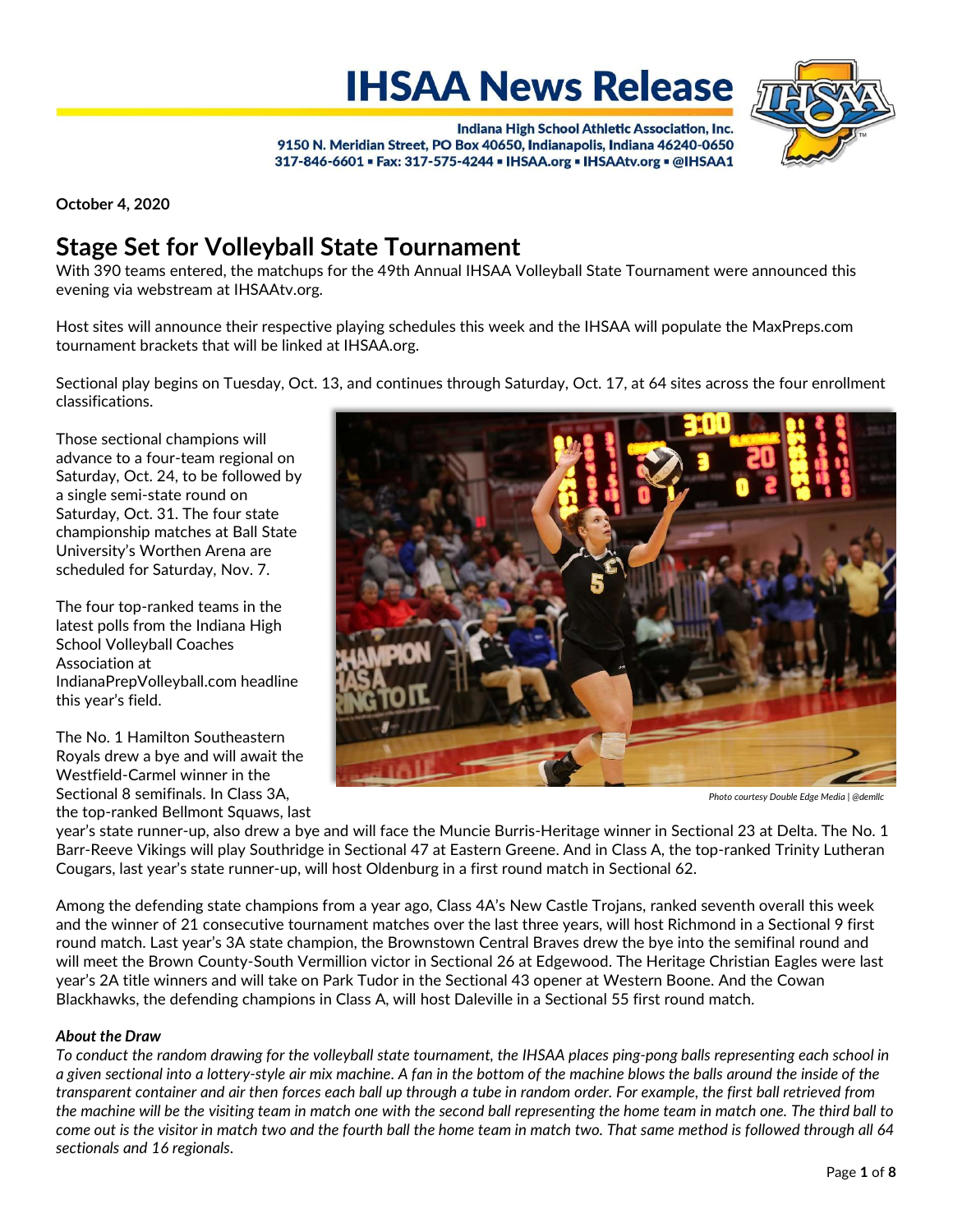# Notables

Schools Entered: 390 schools. 386 matches will be played over the four-week tournament.

# Last Year's Sectional Champions

4A: Avon, Carroll (Fort Wayne), Castle, Center Grove, Columbus East Crown Point, Hamilton Southeastern, Homestead, Indianapolis Cathedral, LaPorte, McCutcheon, Munster, New Castle, Penn, Providence, Roncalli.

3A: Angola, Bellmont, Brebeuf Jesuit, Brownstown Central, Evansville Memorial, Griffith, Kankakee Valley, Lawrenceburg, New Prairie, Northwestern, NorthWood, Silver Creek, Speedway, Tri-West Hendricks, Vincennes Lincoln, West Lafayette. 2A: Andrean, Barr-Reeve, Boone Grove, Fairfield, Hagerstown, Henryville, Heritage Christian, Indianapolis Scecina, North Decatur, Rochester, Seeger, Southmont, Tecumseh, Tipton, Wabash, Wapahani.

A: Bloomfield, Blue River Valley, Covington, Cowan, Hauser, Indianapolis Lutheran, International, Lakewood Park Christian, Loogootee, Morgan Township, Pioneer, Rock Creek Academy, South Newton, Springs Valley, Trinity Lutheran, Triton.

## Active Consecutive Tournament Win Streaks

21: New Castle. 7: Brownstown Central, Cowan, Heritage Christian.

## Most Consecutive Sectional Championships

26 by Castle (1994-current).

# Active Sectional Championship Streaks (Three or more years)

26: Castle.

19: Avon.

15: Bellmont.

14: Pioneer.

11: Carroll (Fort Wayne).

10: Hauser.

9: Providence.

6: Trinity Lutheran.

5: Center Grove, Covington, Morgan Township.

4: Andrean, Hagerstown.

3: Barr-Reeve, Cowan, Griffith, Heritage Christian, Indianapolis Lutheran, New Castle, North Decatur, Northwestern, Penn, Rock Creek, Roncalli, Silver Creek.

# Top 10 All-Time Sectional Championships

38: Castle, Jasper.

- 36: Bellmont.
- 35: Evansville Mater Dei.

34: Providence.

31: Carmel, Center Grove.

29: Muncie Burris.

28: New Castle, Roncalli.

# Schools Playing Up One Class due to Tournament Success Factor

Barr-Reeve (Class 2A, Sectional 47 at Eastern Greene). Christian Academy of Indiana (Class 3A, Sectional 30 at Silver Creek). New Castle (Class 4A, Sectional 9 at New Castle).

# Schools Remaining in Higher Class due to Tournament Success Factor

Providence (Class 4A, Sectional 15 at Jennings County). Yorktown (Class 4A, Sectional 9 at New Castle).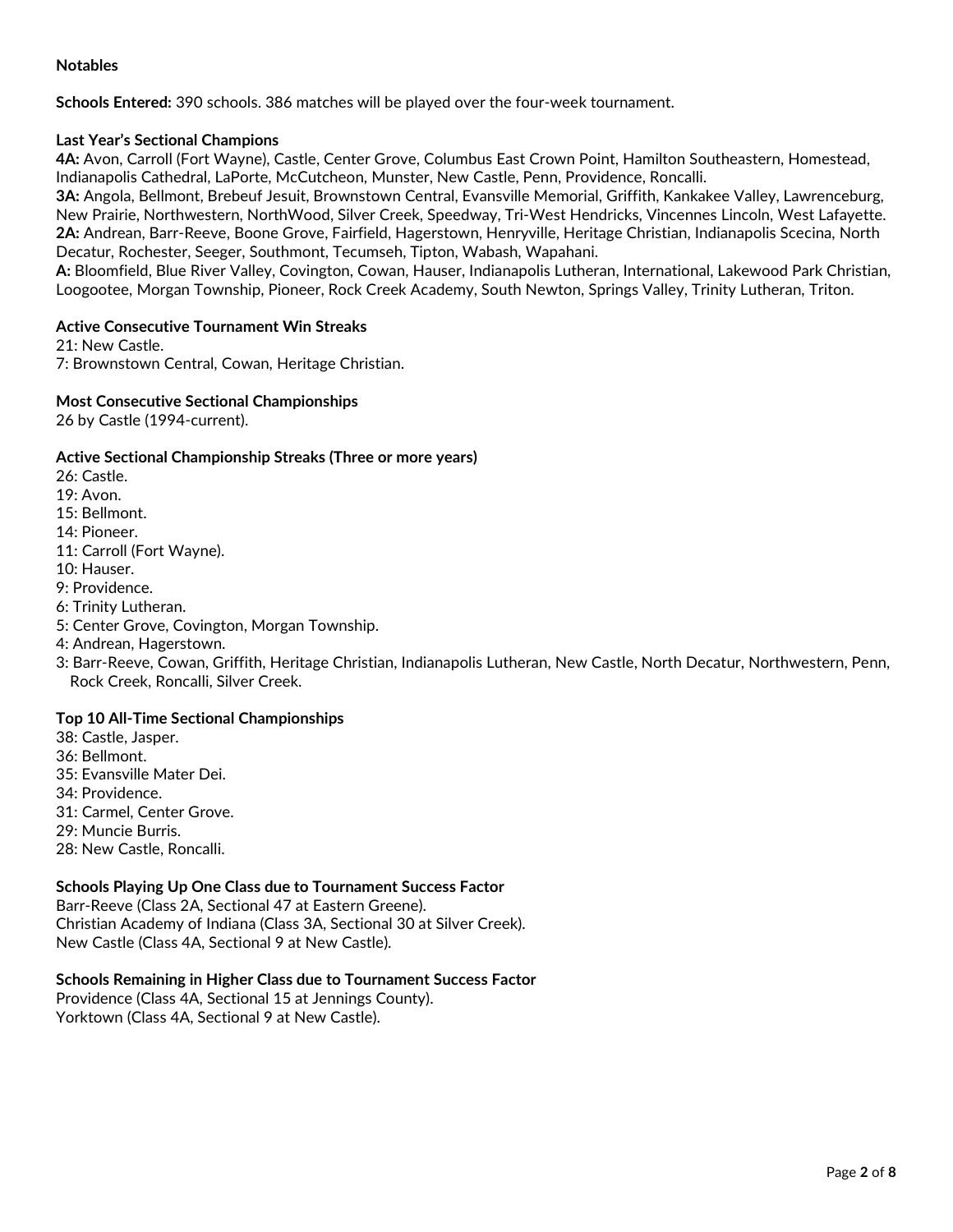#### **Sectionals**

Dates: Oct. 13, 15, 17, 2020. Admission: \$6 per session. Home Team: The second team listed in each match is the designated home team.

#### 1. Munster (7)

M1: Gary West Side vs. Highland. M2: East Chicago Central vs. Hammond Morton. M3: Merrillville vs. Lake Central. M4: Munster vs. M1 winner. M5: M2 winner vs. M3 winner. Championship: M4 winner vs. M5 winner.

#### 2. Valparaiso (6)

M1: Lowell vs. Chesterton. M2: Valparaiso vs. Hobart. M3: Portage vs. M1 winner. M4: Crown Point vs. M2 winner. Championship: M3 winner vs. M4 winner.

#### 3. Michigan City (6)

M1: Mishawaka vs. South Bend Riley. M2: South Bend Adams vs. Michigan City. M3: LaPorte vs. M1 winner. M4: Plymouth vs. M2 winner. Championship: M3 winner vs. M4 winner.

#### 4. Warsaw Community (6)

M1: Goshen vs. Elkhart. M2: Concord vs. Northridge. M3: Warsaw Community vs. M1 winner. M4: Penn vs. M2 winner. Championship: M3 winner vs. M4 winner.

#### 5. Fort Wayne Snider (6)

M1: Fort Wayne Snider vs. Fort Wayne Northrop. M2: Carroll (Fort Wayne) vs. East Noble. M3: DeKalb vs. M1 winner. M4: Fort Wayne North Side vs. M2 winner. Championship: M3 winner vs. M4 winner.

#### 6. Fort Wayne South Side (6)

M1: New Haven vs. Huntington North. M2: Columbia City vs. Homestead. M3: Fort Wayne Wayne vs. M1 winner. M4: Fort Wayne South Side vs. M2 winner. Championship: M3 winner vs. M4 winner.

#### 7. Marion (6)

M1: Marion vs. McCutcheon. M2: Logansport vs. Harrison (West Lafayette). M3: Lafayette Jefferson vs. M1 winner. M4: Kokomo vs. M2 winner. Championship: M3 winner vs. M4 winner.

#### 8. Hamilton Southeastern (6)

M1: Fishers vs. Noblesville. M2: Westfield vs. Carmel. M3: Zionsville vs. M1 winner. M4: Hamilton Southeastern vs. M2 winner. Championship: M3 winner vs. M4 winner.

#### 9. New Castle (8)

Class 4A

M1: Pendleton Heights vs. Greenfield-Central. M2: Mt. Vernon (Fortville) vs. Anderson. M3: Yorktown vs. Muncie Central. M4: New Castle vs. Richmond. M5: M1 winner vs. M2 winner. M6: M3 winner vs. M4 winner. Championship: M5 winner vs. M6 winner.

#### 10. Indianapolis Cathedral (6)

M1: Warren Central vs. Lawrence North. M2: Lawrence Central vs. Indianapolis Cathedral. M3: New Palestine vs. M1 winner. M4: North Central (Indianapolis) vs. M2 winner. Championship: M3 winner vs. M4 winner.

#### 11. Pike (7)

M1: Indianapolis Crispus Attucks vs. Southport. M2: Pike vs. Ben Davis. M3: Indianapolis Arsenal Technical vs. Roncalli. M4: Perry Meridian vs. M1 winner. M5: M2 winner vs. M3 winner. Championship: M4 winner vs. M5 winner.

#### 12. Mooresville (7)

M1: Terre Haute North Vigo vs. Plainfield. M2: Decatur Central vs. Terre Haute South Vigo. M3: Mooresville vs. Brownsburg. M4: Avon vs. M1 winner. M5: M2 winner vs. M3 winner. Championship: M4 winner vs. M5 winner.

#### 13. Franklin Central (6)

M1: Franklin Community vs. Shelbyville. M2: Greenwood Community vs. Center Grove. M3: Whiteland Community vs. M1 winner. M4: Franklin Central vs. M2 winner. Championship: M3 winner vs. M4 winner.

#### 14. Columbus East (7)

M1: Columbus North vs. East Central. M2: Bloomington North vs. Bedford North Lawrence. M3: Bloomington South vs. Columbus East. M4: Martinsville vs. M1 winner. M5: M2 winner vs. M3 winner. Championship: M4 winner vs. M5 winner.

#### 15. Jennings County (6)

M1: Seymour vs. New Albany. M2: Jennings County vs. Floyd Central. M3: Providence vs. M1 winner. M4: Jeffersonville vs. M2 winner. Championship: M3 winner vs. M4 winner.

#### 16. Jasper (6)

M1: Evansville Reitz vs. Evansville Central. M2: Evansville North vs. Evansville Harrison. M3: Castle vs. M1 winner. M4: Jasper vs. M2 winner. Championship: M3 winner vs. M4 winner.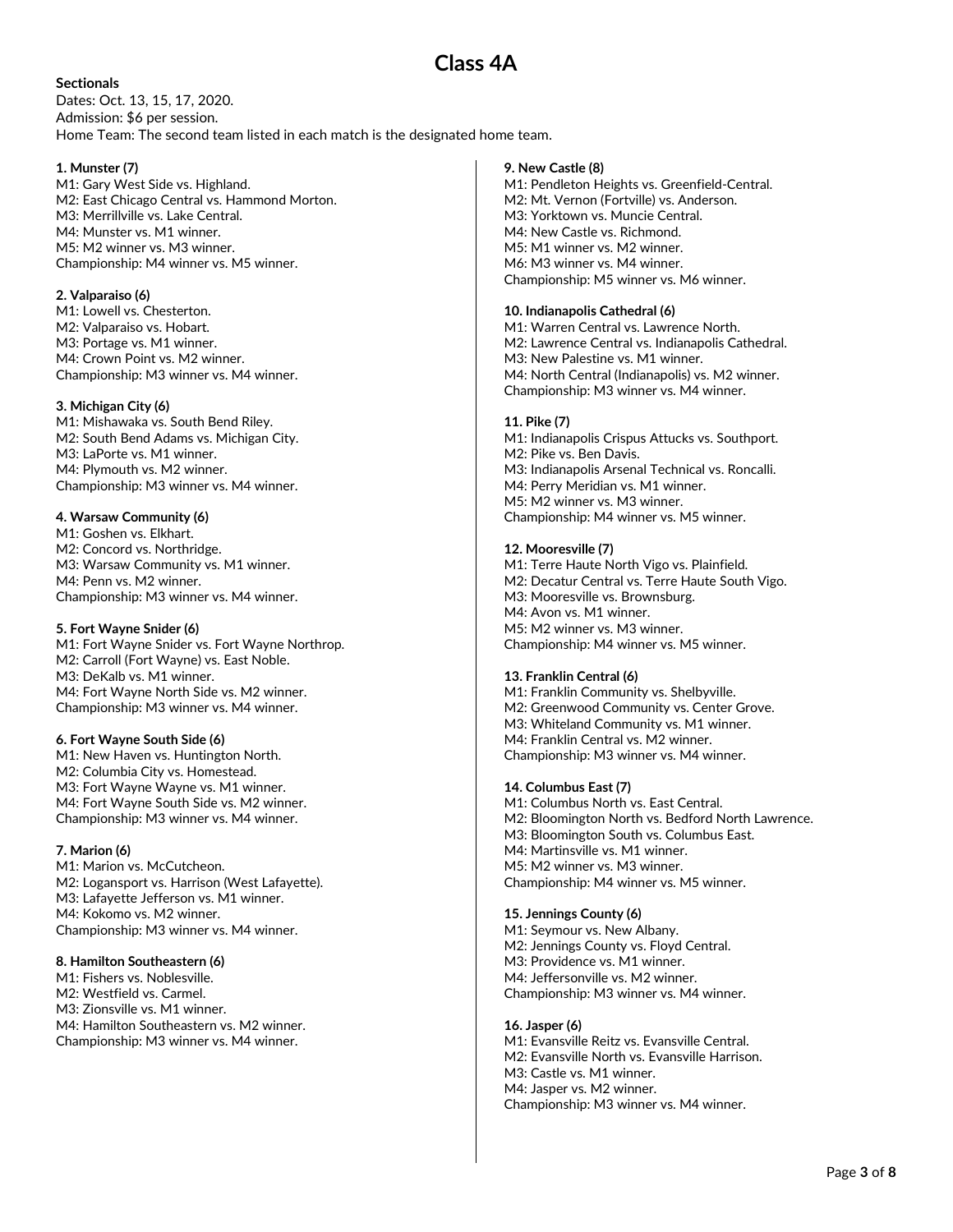#### **Sectionals**

Dates: Oct. 13, 15, 17, 2020. Admission: \$6 per session. Home Team: The second team listed in each match is the designated home team.

#### 17. Griffith (5)

M1: Calumet vs. Griffith. M2: Hammond vs. Hammond Clark. M3: Hammond Gavit vs. M1 winner. Championship: M2 winner vs. M3 winner.

## 18. Hanover Central (6)

M1: Wheeler vs. Knox. M2: Hanover Central vs. River Forest. M3: Culver Academies vs. M1 winner. M4: Kankakee Valley vs. M2 winner. Championship: M3 winner vs. M4 winner.

#### 19. New Prairie (6)

M1: South Bend Clay vs. South Bend Washington. M2: Mishawaka Marian vs. New Prairie. M3: Glenn vs. M1 winner. M4: South Bend St. Joseph vs. M2 winner. Championship: M3 winner vs. M4 winner.

## 20. Benton Central (6)

M1: Twin Lakes vs. Crawfordsville. M2: West Lafayette vs. Benton Central. M3: Frankfort vs. M1 winner. M4: North Montgomery vs. M2 winner. Championship: M3 winner vs. M4 winner.

## 21. Tippecanoe Valley (6)

M1: Tippecanoe Valley vs. Jimtown. M2: West Noble vs. Wawasee. M3: NorthWood vs. M1 winner. M4: Lakeland vs. M2 winner. Championship: M3 winner vs. M4 winner.

#### 22. Fort Wayne Bishop Dwenger (7)

M1: Leo vs. Fort Wayne Concordia Lutheran. M2: Fort Wayne Bishop Dwenger vs. Woodlan. M3: Fort Wayne Bishop Luers vs. Garrett. M4: Angola vs. M1 winner. M5: M2 winner vs. M3 winner. Championship: M4 winner vs. M5 winner.

## 23. Delta (6)

M1: Norwell vs. Jay County. M2: Muncie Burris vs. Heritage. M3: Delta vs. M1 winner. M4: Bellmont vs. M2 winner. Championship: M3 winner vs. M4 winner.

## 24. Maconaquah (7)

M1: Mississinewa vs. Eastern (Greentown). M2: Maconaquah vs. Northwestern. M3: Western vs. Peru. M4: Oak Hill vs. M1 winner. M5: M2 winner vs. M3 winner. Championship: M4 winner vs. M5 winner.

#### 25. Monrovia (5)

M1: Monrovia vs. Greencastle. M2: Danville Community vs. Tri-West Hendricks. M3: Lebanon vs. M1 winner. Championship: M2 winner vs. M3 winner.

#### 26. Edgewood (7)

M1: Brown County vs. South Vermillion. M2: West Vigo vs. Owen Valley. M3: Edgewood vs. Northview. M4: Brownstown Central vs. M1 winner. M5: M2 winner vs. M3 winner. Championship: M4 winner vs. M5 winner.

#### 27. Indianapolis Bishop Chatard (6)

M1: Brebeuf Jesuit vs. Indianapolis Emmerich Manual. M2: Hamilton Heights vs. Indianapolis Shortridge. M3: Guerin Catholic vs. M1 winner. M4: Indianapolis Bishop Chatard vs. M2 winner. Championship: M3 winner vs. M4 winner.

#### 28. Indianapolis Cardinal Ritter (6)

M1: Beech Grove vs. Indian Creek. M2: Speedway vs. Indianapolis Washington. M3: Indianapolis Cardinal Ritter vs. M1 winner. M4: Herron vs. M2 winner. Championship: M3 winner vs. M4 winner.

#### 29. Lawrenceburg (7)

M1: Rushville Consolidated vs. South Dearborn. M2: Greensburg vs. Lawrenceburg. M3: Batesville vs. Connersville. M4: Franklin County vs. M1 winner. M5: M2 winner vs. M3 winner. Championship: M4 winner vs. M5 winner.

#### 30. Silver Creek (8)

M1: Madison Consolidated vs. Salem. M2: Silver Creek vs. Charlestown. M3: Christian Academy of Indiana vs. North Harrison. M4: Corydon Central vs. Scottsburg. M5: M1 winner vs. M2 winner. M6: M3 winner vs. M4 winner. Championship: M5 winner vs. M6 winner.

## 31. Sullivan (5)

M1: Washington vs. Princeton Community. M2: Pike Central vs. Sullivan. M3: Vincennes Lincoln vs. M1 winner. Championship: M2 winner vs. M3 winner.

## 32. Mt. Vernon (6)

M1: Evansville Memorial vs. Evansville Bosse. M2: Mt. Vernon vs. Boonville. M3: Heritage Hills vs. M1 winner. M4: Gibson Southern vs. M2 winner. Championship: M3 winner vs. M4 winner.

# Class 3A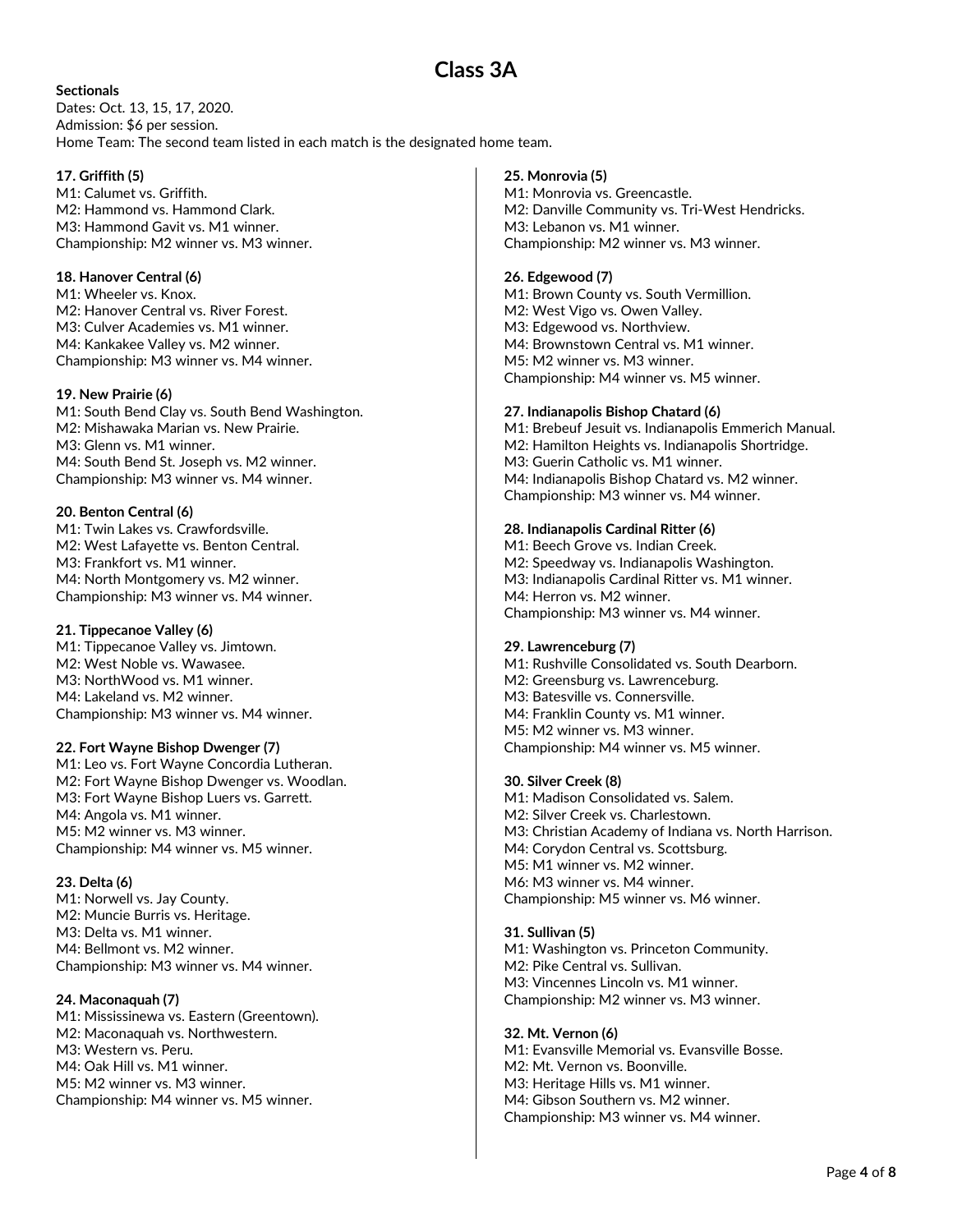# Class 2A

**Sectionals** Dates: Oct. 13, 15, 17, 2020. Admission: \$6 per session. Home Team: The second team listed in each match is the designated home team.

## 33. Andrean (6)

M1: Bowman Academy vs. Lake Station Edison. M2: Hammond Bishop Noll vs. Whiting. M3: Illiana Christian vs. M1 winner. M4: Andrean vs. M2 winner. Championship: M3 winner vs. M4 winner.

## 34. Boone Grove (6)

M1: Winamac Community vs. Boone Grove. M2: North Newton vs. North Judson-San Pierre. M3: Hebron vs. M1 winner. M4: Rensselaer Central vs. M2 winner. Championship: M3 winner vs. M4 winner.

## 35. Bremen (5)

M1: South Central (Union Mills) vs. Bremen. M2: Rochester Community vs. LaVille. M3: Westville vs. M1 winner. Championship: M2 winner vs. M3 winner.

## 36. Fairfield (6)

M1: Central Noble vs. Fairfield. M2: Eastside vs. Prairie Heights. M3: Westview vs. M1 winner. M4: Churubusco vs. M2 winner. Championship: M3 winner vs. M4 winner.

## 37. Rossville (7)

M1: Lewis Cass vs. Rossville. M2: Clinton Prairie vs. Fountain Central. M3: Carroll (Flora) vs. Delphi Community. M4: Seeger vs. M1 winner. M5: M2 winner vs. M3 winner. Championship: M4 winner vs. M5 winner.

## 38. Bluffton (7)

M1: Adams Central vs. Fort Wayne Canterbury. M2: Whitko vs. Bluffton. M3: Manchester vs. South Adams. M4: Wabash vs. M1 winner. M5: M2 winner vs. M3 winner. Championship: M4 winner vs. M5 winner.

## 39. Taylor (5)

M1: Blackford vs. Madison-Grant. M2: Tipton vs. Taylor. M3: Eastbrook vs. M1 winner. Championship: M2 winner vs. M3 winner.

# 40. Wapahani (7)

M1: Elwood Community vs. Frankton. M2: Wapahani vs. Lapel. M3: Alexandria Monroe vs. Winchester Community. M4: Monroe Central vs. M1 winner. M5: M2 winner vs. M3 winner. Championship: M4 winner vs. M5 winner.

#### 41. Eastern Hancock (7)

M1: Shenandoah vs. Eastern Hancock. M2: Knightstown vs. Hagerstown. M3: Centerville vs. Northeastern. M4: Union County vs. M1 winner. M5: M2 winner vs. M3 winner. Championship: M4 winner vs. M5 winner.

## 42. Covenant Christian (Indianapolis) (3)

M1: Triton Central vs. Covenant Christian (Indianapolis). Championship: Indianapolis Scecina vs. M1 winner.

## 43. Western Boone (4)

M1: Park Tudor vs. Heritage Christian. M2: Western Boone vs. Sheridan. Championship: M1 winner vs. M2 winner.

## 44. North Putnam (7)

M1: Cloverdale vs. Southmont. M2: Cascade vs. Parke Heritage. M3: Riverton Parke vs. South Putnam. M4: North Putnam vs. M1 winner. M5: M2 winner vs. M3 winner. Championship: M4 winner vs. M5 winner.

#### 45. South Decatur (6)

M1: Southwestern (Hanover) vs. North Decatur. M2: Switzerland County vs. South Decatur. M3: South Ripley vs. M1 winner. M4: Milan vs. M2 winner. Championship: M3 winner vs. M4 winner.

## 46. Mitchell (7)

M1: Mitchell vs. Clarksville. M2: Eastern (Pekin) vs. Henryville. M3: Crawford County vs. Austin. M4: Paoli vs. M1 winner. M5: M2 winner vs. M3 winner. Championship: M4 winner vs. M5 winner.

## 47. Eastern Greene (7)

M1: Forest Park vs. North Knox. M2: Eastern Greene vs. South Knox. M3: Southridge vs. Barr-Reeve. M4: Linton-Stockton vs. M1 winner. M5: M2 winner vs. M3 winner. Championship: M4 winner vs. M5 winner.

## 48. South Spencer (6)

M1: Perry Central vs. North Posey. M2: Tecumseh vs. South Spencer. M3: Tell City vs. M1 winner. M4: Evansville Mater Dei vs. M2 winner. Championship: M3 winner vs. M4 winner.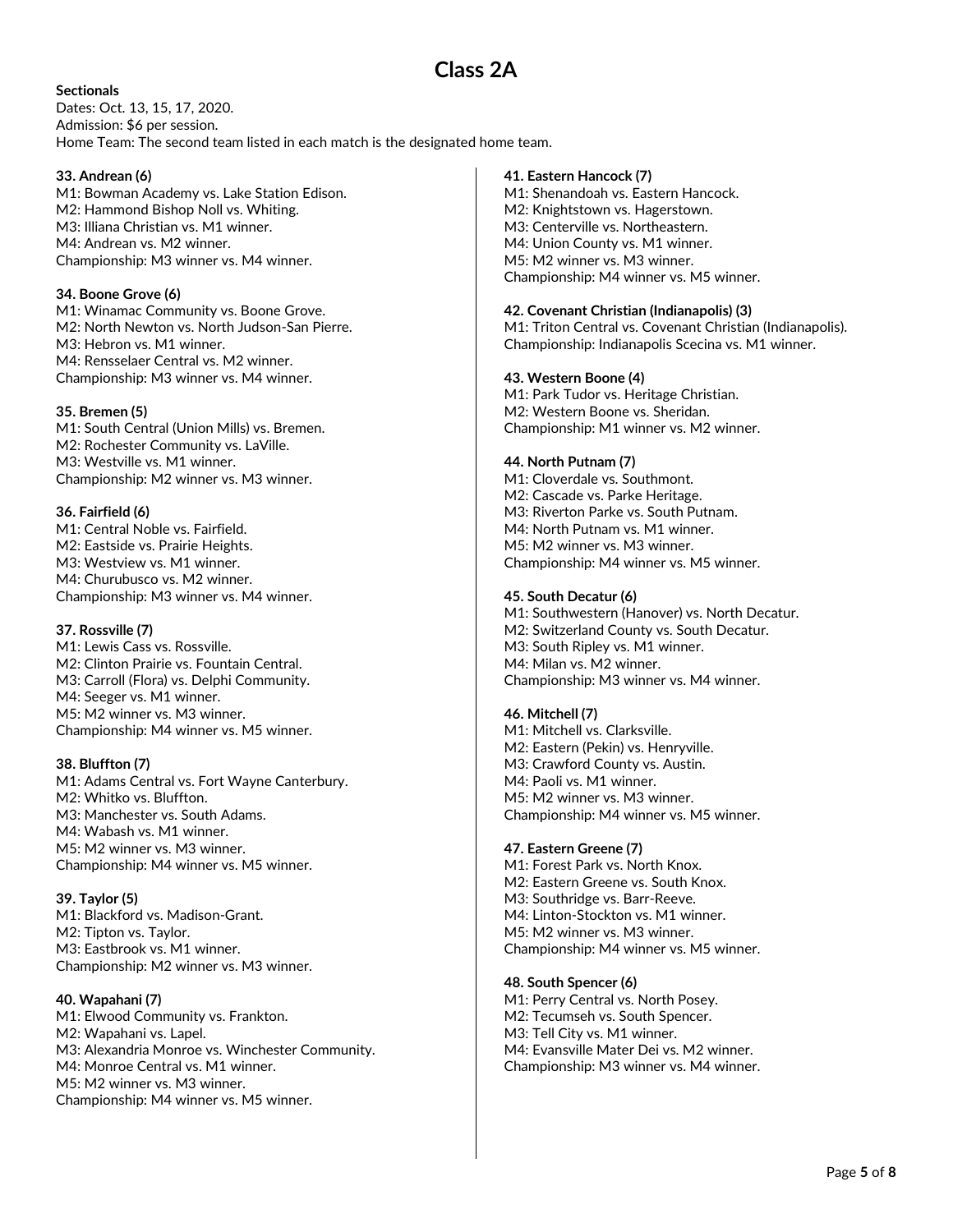# Class A

**Sectionals** Dates: Oct. 13, 15, 17, 2020. Admission: \$6 per session. Home Team: The second team listed in each match is the designated home team.

## 49. Washington Township (7)

M1: Hammond Academy S&T vs. Kouts. M2: Morgan Township vs. Washington Township. M3: Marquette Catholic vs. Covenant Christian (DeMotte). M4: 21<sup>st</sup> Century Gary vs. M1 winner. M5: M2 winner vs. M3 winner. Championship: M4 winner vs. M5 winner.

## 50. Oregon-Davis (6)

M1: LaCrosse vs. Triton. M2: Culver Community vs. Oregon-Davis. M3: Argos vs. M1 winner. M4: West Central vs. M2 winner. Championship: M3 winner vs. M4 winner.

## 51. Lakewood Park Christian (6)

M1: Bethany Christian vs. Fremont. M2: Lakewood Park Christian vs. Hamilton. M3: Fort Wayne Blackhawk Christian vs. M1 winner. M4: Elkhart Christian vs. M2 winner. Championship: M3 winner vs. M4 winner.

## 52. Pioneer (6)

M1: Southwood vs. Pioneer. M2: North Miami vs. Caston. M3: Lakeland Christian vs. M1 winner. M4: Northfield vs. M2 winner. Championship: M3 winner vs. M4 winner.

## 53. Frontier (6)

M1: South Newton vs. Frontier. M2: North White vs. Tri-County. M3: Clinton Central vs. M1 winner. M4: Faith Christian vs. M2 winner. Championship: M3 winner vs. M4 winner.

# 54. Covington (6)

M1: Traders Point Christian vs. North Vermillion. M2: Lafayette Central Catholic vs. Covington. M3: Attica vs. M1 winner. M4: Bethesda Christian vs. M2 winner. Championship: M3 winner vs. M4 winner.

## 55. Cowan (6)

M1: Daleville vs. Cowan. M2: Wes-Del vs. Southern Wells. M3: Tri-Central vs. M1 winner M4: Liberty Christian vs. M2 winner. Championship: M3 winner vs. M4 winner.

# 56. Blue River Valley (7)

M1: Cambridge City Lincoln vs. Randolph Southern. M2: Union (Modoc) vs. Blue River Valley. M3: Tri vs. Seton Catholic. M4: Union City vs. M1 winner. M5: M2 winner vs. M3 winner. Championship: M4 winner vs. M5 winner.

## 57. Clay City (6)

M1: Bloomfield vs. North Central (Farmersburg). M2: Shakamak vs. Eminence. M3: White River Valley vs. M1 winner. M4: Clay City vs. M2 winner. Championship: M3 winner vs. M4 winner.

## 58. Indiana School for the Deaf (3)

M1: Riverside vs. Tindley. Championship: Indiana School for the Deaf vs. M1 winner.

## 59. Indianapolis Lutheran (4)

M1: Providence Cristo Rey vs. Central Christian. M2: Christel House vs. Indianapolis Lutheran. Championship: M1 winner vs. M2 winner.

## 60. Edinburgh (6)

M1: Southwestern (Shelbyville) vs. Waldron. M2: Greenwood Christian vs. Edinburgh. M3: Hauser vs. M1 winner. M4: Morristown vs. M2 winner. Championship: M3 winner vs. M4 winner.

#### 61. Rock Creek Academy (6)

M1: Rock Creek vs. Borden. M2: Shawe Memorial vs. Lanesville. M3: New Washington vs. M1 winner. M4: South Central (Elizabeth) vs. M2 winner. Championship: M3 winner vs. M4 winner.

## 62. Trinity Lutheran (7)

M1: Medora vs. Rising Sun. M2: Oldenburg vs. Trinity Lutheran. M3: Crothersville vs. Jac-Cen-Del. M4: West Washington vs. M1 winner. M5: M2 winner vs. M3 winner. Championship: M4 winner vs. M5 winner.

#### 63. Loogootee (5)

M1: North Daviess vs. Vincennes Rivet. M2: Lighthouse Christian vs. Shoals. M3: Loogootee vs. M1 winner. Championship: M2 winner vs. M3 winner.

## 64. Springs Valley (5)

M1: Wood Memorial vs. Springs Valley. M2: Orleans vs. Northeast Dubois. M3: Cannelton vs. M1 winner. Championship: M2 winner vs. M3 winner.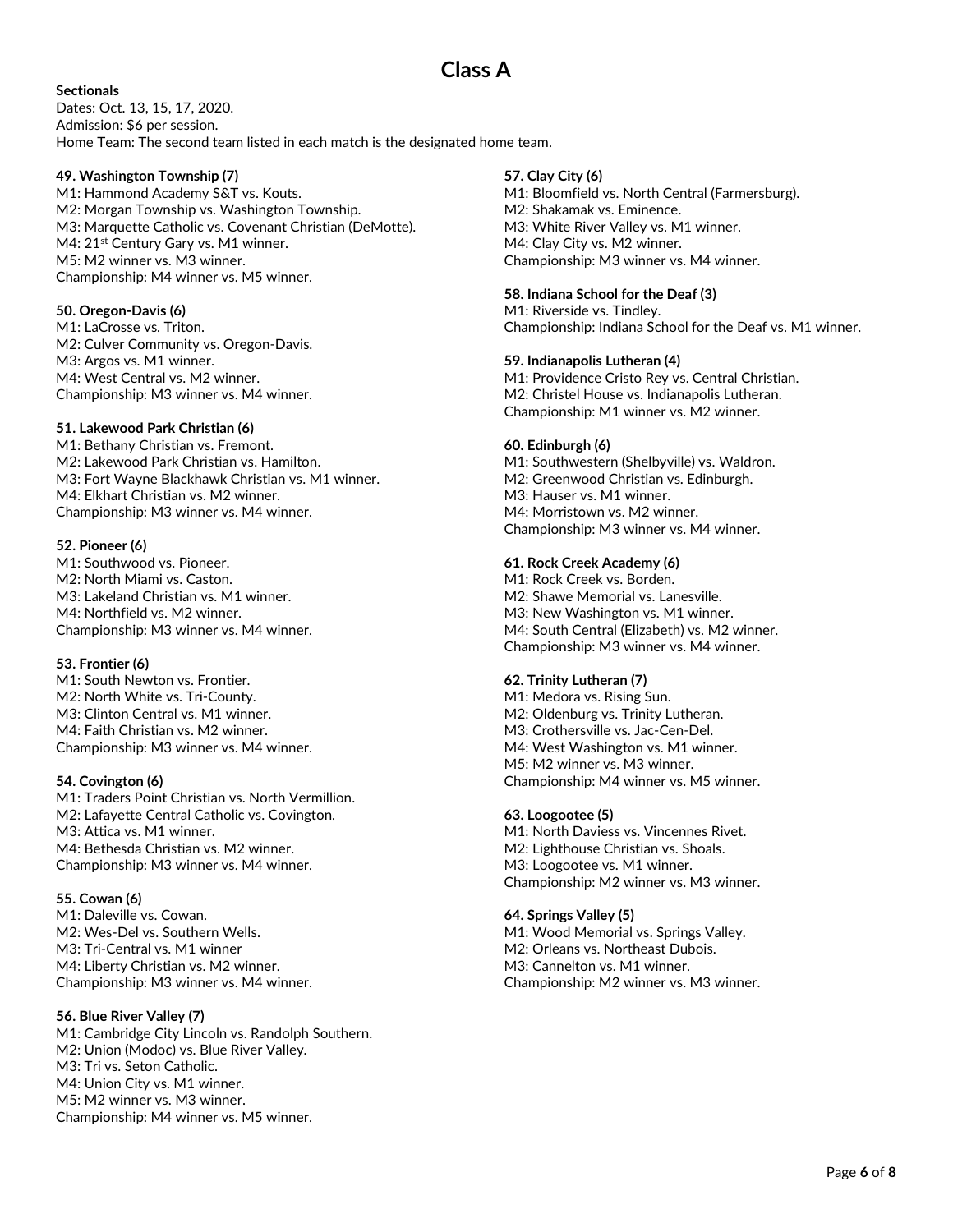# Regionals

Date: Saturday, Oct. 24, 2020. Admission: \$8 per session. Home Team: The second-named team in each pairing is the designated home team.

# Class 4A

# 1. LaPorte

M1: Munster winner vs. Michigan City winner. M2: Warsaw Community winner vs. Valparaiso winner. Championship: M1 winner vs. M2 winner.

## 2. Noblesville

M1: Hamilton Southeastern winner vs. Fort Wayne South Side winner.

M2: Marion winner vs. Fort Wayne Snider winner. Championship: M1 winner vs. M2 winner.

## 3. Greenfield-Central

M1: New Castle winner vs. Indianapolis Cathedral winner.

M2: Pike winner vs. Mooresville winner. Championship: M1 winner vs. M2 winner.

# 4. Bloomington North

M1: Columbus East winner vs. Jennings County winner. M2: Franklin Central winner vs. Jasper winner. Championship: M1 winner vs. M2 winner.

# Class 3A

# 5. Hanover Central

M1: Benton Central winner vs. Hanover Central winner. M2: New Prairie winner vs. Griffith winner. Championship: M1 winner vs. M2 winner.

# 6. Norwell

M1: Delta winner vs. Tippecanoe Valley winner.

M2: Fort Wayne Bishop Dwenger winner vs.

Maconaquah winner.

Championship: M1 winner vs. M2 winner.

# 7. Danville

M1: Edgewood winner vs. Indianapolis Cardinal Ritter winner.

M2: Monrovia winner vs. Indianapolis Bishop Chatard winner.

Championship: M1 winner vs. M2 winner.

# 8. Corydon Central

M1: Mt. Vernon winner vs. Sullivan winner. M2: Lawrenceburg winner vs. Silver Creek winner. Championship: M1 winner vs. M2 winner.

# Class 2A

# 9. LaVille

M1: Bremen winner vs. Boone Grove winner. M2: Fairfield winner vs. Andrean winner. Championship: M1 winner vs. M2 winner.

# 10. Elwood

M1: Taylor winner vs. Rossville winner. M2: Wapahani winner vs. Bluffton winner. Championship: M1 winner vs. M2 winner.

## 11. Heritage Christian

M1: North Putnam winner vs. Covenant Christian (Indianapolis) winner. M2: Western Boone winner vs. Eastern Hancock winner. Championship: M1 winner vs. M2 winner.

# 12. Mitchell

M1: Eastern Greene winner vs. South Decatur winner. M2: Mitchell winner vs. South Spencer winner. Championship: M1 winner vs. M2 winner.

# Class A

# 13. Culver Community

M1: Washington Township winner vs. Oregon-Davis winner.

M2: Lakewood Park Christian winner vs. Pioneer winner. Championship: M1 winner vs. M2 winner.

# 14. Clinton Central

M1: Blue River Valley winner vs. Covington winner. M2: Cowan winner vs. Frontier winner. Championship: M1 winner vs. M2 winner.

# 15. Morristown

M1: Indianapolis Lutheran winner vs. Clay City winner. M2: Edinburgh winner vs. Indiana Deaf winner. Championship: M1 winner vs. M2 winner.

## 16. Loogootee

M1: Loogootee winner vs. Springs Valley winner. M2: Rock Creek winner vs. Trinity Lutheran winner. Championship: M1 winner vs. M2 winner.